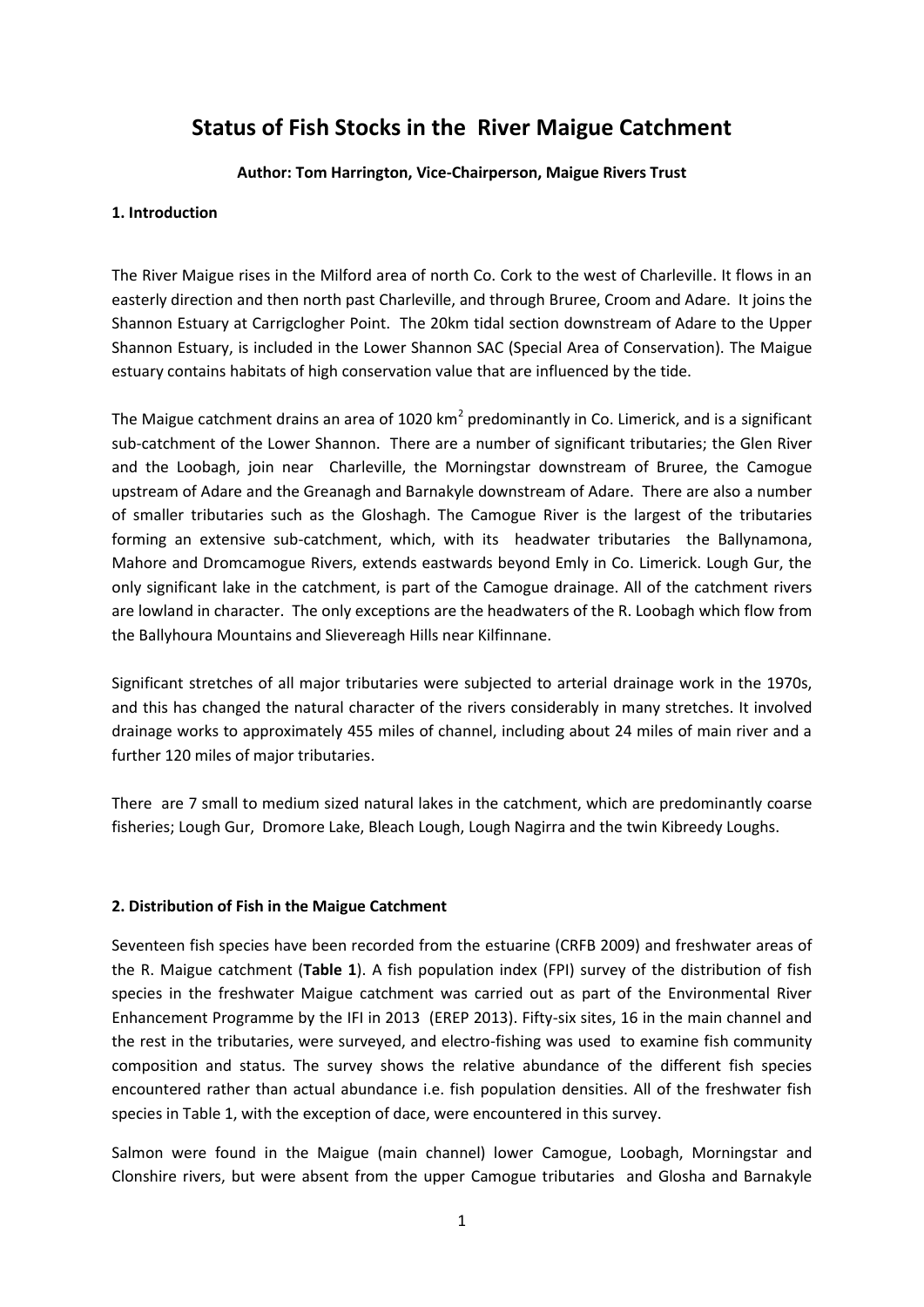rivers. The relative abundance of salmon was greatest in the main channel; for example, of almost 1000 fish caught here, 39% were salmon. This was greater than the relative abundance of brown trout which was 34%. Salmon were also relatively more abundant than brown trout in the Camogue (17% vs. 7% respectively, and in the Loobagh (23% vs. 17% respectively). The report attributes the low numbers or absence of salmon in the Maigue headwaters, upper Camogue tributaries and upper Clonshire river to "*poor water quality making the water body unfavourable for salmon survival*" (EREP 2013).

Brown trout are the principal non-migratory fish in the catchment. Brown trout live in all catchments in Ireland, provided the water quality is suitable and there are spawning areas. (Went, 1964; Kennedy & Fitzmaurice, 1971). The EREP survey found that they were present in the main channel and tributaries but were absent from the Maigue headwaters, probably because of poor water quality there. The relative abundance of brown trout varied considerably in the catchment; 40% in the Clonshire R., 59% in the Glosha, 34% in the main Maigue Channel, 32% in the Loobagh, 23% in the Morningstar; 7% in the lower Camogue and 4% in the upper Camogue tributaries.

Sea trout have not been reported from the Maigue Catchment. Sea trout are a migratory seafeeding form of brown trout that are mainly confined to the poor acidic rivers of the west and northwest (Went 1964). So called "slob trout", or brown trout that live in the brackish tidal waters of estuaries, can be found downstream of Adare.

| <b>Fish species</b>                             | <b>Maigue</b>  | <b>Rivers</b> |
|-------------------------------------------------|----------------|---------------|
|                                                 | <b>Estuary</b> |               |
| Brook Lamprey Lampetra planeri*                 |                |               |
| Brown Trout Salmo trutta                        |                |               |
| Common Goby Pomatoschistus microps              |                |               |
| <sup>1</sup> Dace Leuciscus leuciscus           |                |               |
| Eel Anguilla anguilla                           |                |               |
| Flounder Platichthys flesus                     |                |               |
| Greater Pipefish Syngnathus acus                |                |               |
| <sup>1</sup> Minnow Phoxinus phoxinus           |                |               |
| <sup>1</sup> Perch Perca fluviatilis            |                |               |
| River Lamprey Lampetra fluviatilis*             |                |               |
| Salmon Salmo salar                              |                |               |
| Sea Bass Dicentrarchus labrax                   |                |               |
| Smelt Osmerus eperlanus                         |                |               |
| Sprat Sprattus sprattus                         |                |               |
| <sup>1</sup> Stoneloach Barbatula barbatula     |                |               |
| Thick Lipped Grey Mullet Chelon labrosus        |                |               |
| Three-Spined Stickleback Gasterosteus aculeatus |                |               |

Eels were also found to be widely distributed in the catchment (EREP 2013). The Maigue catchment contained eel fisheries in the past. The Civil Survey of the mid  $17<sup>th</sup>$  century mentions the presence of up to 8 eel weirs on the Camogue between the Maigue confluence and Dunkip (Went, 1960).

<sup>1</sup> Non native species in Ireland, introduced sometime after the  $12<sup>th</sup>$  century (Fitzmaurice 1984)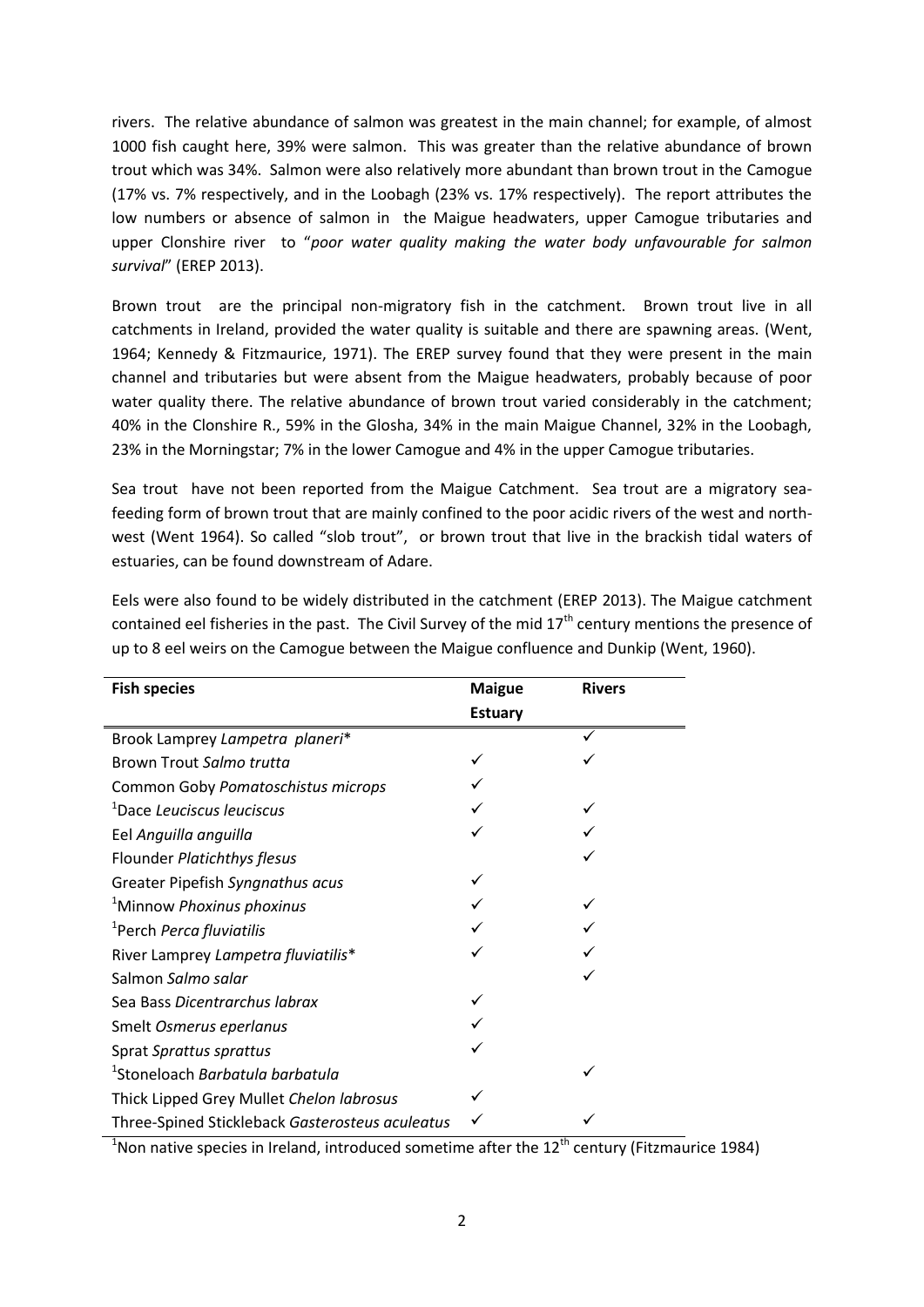### **Table 1. Fish species recorded in the Maigue catchment.**

Lampreys were found in 16 of the 56 sites sampled in the 2013 FPI survey, and mainly in the upper parts of the catchment. Brook lamprey and the river lamprey are difficult to distinguish from each other; their separation into separate species has been questioned (Schreiber and Englehorn 1998). It is possible "that the river lamprey is an anadromous form of the brook lamprey" (Igoe et al. 2004).There are no published records of sea lamprey from the R. Maigue or tributaries.

Perch and flounder were found only in the Clonshire River. Pike were not recorded in the 2103 river survey, but there are anecdotal reports of them occurring in the slower reaches of the Camogue. The 17<sup>th</sup> century Civil Survey refers to a weir at Mainistir where eels and pike were trapped. Pike are regarded as an introduced species, and this is one of the earliest references to their occurrence in Ireland (Went, 1960).

Dace are a non-native and invasive species first recorded in the R. Maigue near Adare Manor by electro-fishing in 2004 (Caffrey, et al. 2007). It is surmised that the Maigue may have been colonized by migrants from the Ahaclare R., which drains Doon Lough in Co. Clare and which flows into the Shannon Estuary opposite the Maigue Estuary. Up to their discovery downstream of Doon Lough in 1980, dace were unknown in Ireland except for the R. Blackwater, into which dace had been accidently introduced by anglers in 1889. Of the six rivers surveyed for dace in 2004, the fastest growth rate exhibited by dace was in the R. Maigue. Dace are also found in the Lower Shannon and Mulkear. In the River Barrow, where they were first reported in 1994, dace have spread upstream and large populations now occupy 69 km of the river channel. They were not recorded in the FPI survey of the catchment upstream of Adare in 2013 (EREP 2013), nor in earlier electrofishing surveys carried out at Castleroberts just upstream of Adare Manor in 2008 and 2012 (Kelly et al. 2009; Kelly et al. 2013b). This suggests that the Adare population of dace has not spread upstream, but further surveys are needed to confirm this.

The lakes in the catchment are predominantly coarse fisheries. Fish populations in Lough Gur, the largest lake in the catchment, were surveyed in 2009, 2012 and 2015 (Kelly et al. 2013a; Kelly et al. 2016). Four species were recorded: rudd\*, perch, pike and eel. Rudd was the dominant fish in terms of numbers and biomass. Using the FIL2 classification tool (Kelly et al., 2012), Lough Gur was assigned an ecological status of "Bad" for 2009 and "Poor" for 2012 and 2015 based on the fish populations present (Kelly et al. 2016).

(\*Charles Dineley, who travelled around Ireland in the first half of the 17th century, visited L. Gur and remarked "*The Lough aboundeth in fishes, pikes eels and roches in vast quantity"* (Went 1960). The "roches" were almost certainly rudd, a native species; roach were introduced to Ireland in the 19<sup>th</sup> century.)

Perch and pike are reputed to occur in L. Nagirra. Dromore Lough contains rudd and pike. Bleach Lough is a trout fishery managed by Bleach Lough Anglers who stock it with brown and rainbow trout. Perch, rudd, roach and pike are also found in the lake (http://www.bleachloughanglers.ie).

White–clawed crayfish (*Austropotamobius pallipes*), Ireland's only native crayfish, was also recorded in the 2013 EREP river survey. They were widely distributed in the main channel of the Maigue and in the larger tributaries, but were absent from, or restricted in the smaller tributaries. Crayfish are likely to occur in at least some of the lakes, but there are no published records. Crayfish are a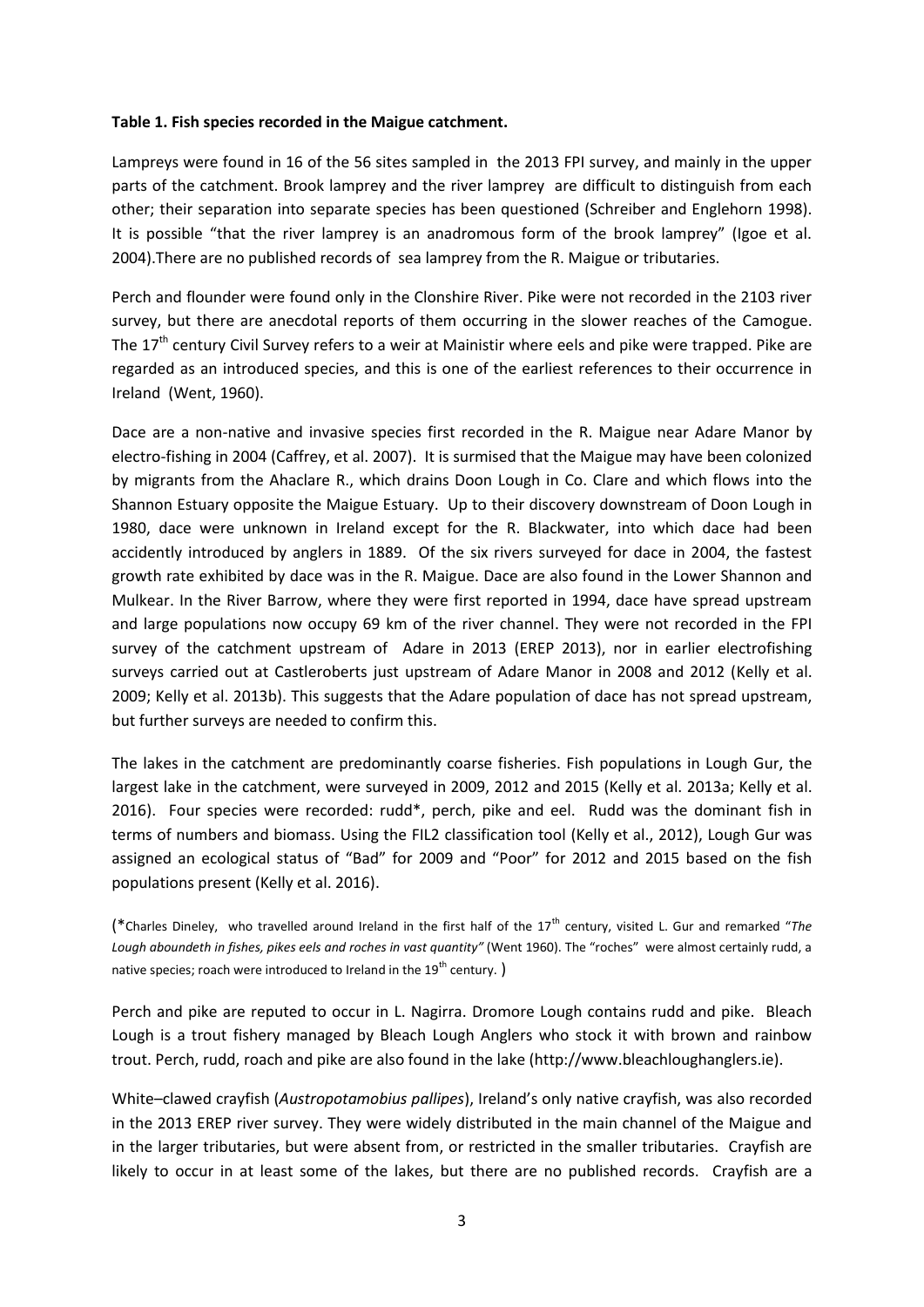keystone aquatic invertebrate in limestone rivers and lakes, and are an important food item for fish, especially trout and eels. White-clawed crayfish are protected in Ireland under the Wildlife Act. The species has been declining rapidly in its main European range under the impacts of introduced nonnative crayfish species, crayfish plague (an introduced fungal disease), and deteriorating water quality. Although declines have occurred here as well, the Irish populations are still fairly robust, and in a conservation context they are of international importance (Reynolds 1997).

### **3. Fish population densities**

Hard data on the size of fish populations (i.e. population densities) in the rivers of the Maigue catchment are scarce. A fish stock survey was carried out along a 517m stretch of the R. Maigue River above and below Castleroberts Bridge in July 2008 by the then Shannon Regional Fisheries Board, and was repeated on the same stretch in 2012 (Kelly et al. 2009; Kelly et al. 2013b). The 2008 survey employed four boat-based electric-fishing units in three electro-fishing passes. The 2012 survey employed only one pass on a shorter length of river.

Six fish species were recorded in the 2008 survey; in order of abundance they were: brown trout, eel, stone loach, salmon, minnow and lamprey. The population densities of all fish were regarded as low. For example, the population densities of brown trout expressed as numbers of fish per square metre (no./m<sup>2</sup>) was 0.0106. This translates into 155 brown trout in the 517 m stretch of river. The equivalent number for salmon was 24.

The age class, size and growth rate of trout and salmon were also examined in the 2008 survey. Brown trout ranged in length from 17.0cm to 42.5cm and had a mean length of 25.3cm. The ages of trout, determined from scales, ranged from 1+ years (completed the first full year) to 4+. The 2+ age class accounted for the majority of the population, and no fry (0+ class) were encountered at all (**Fig. 1**). According to the classification of brown trout growth in rivers by Kennedy and Fitzmaurice (1971), the growth rate of brown trout in the Maigue was "very fast". The absence of trout fry (0+) and the preponderance of older trout suggest that this area of the river was unsuitable for trout spawning (Jane Gilleran , IFI, pers. comm.).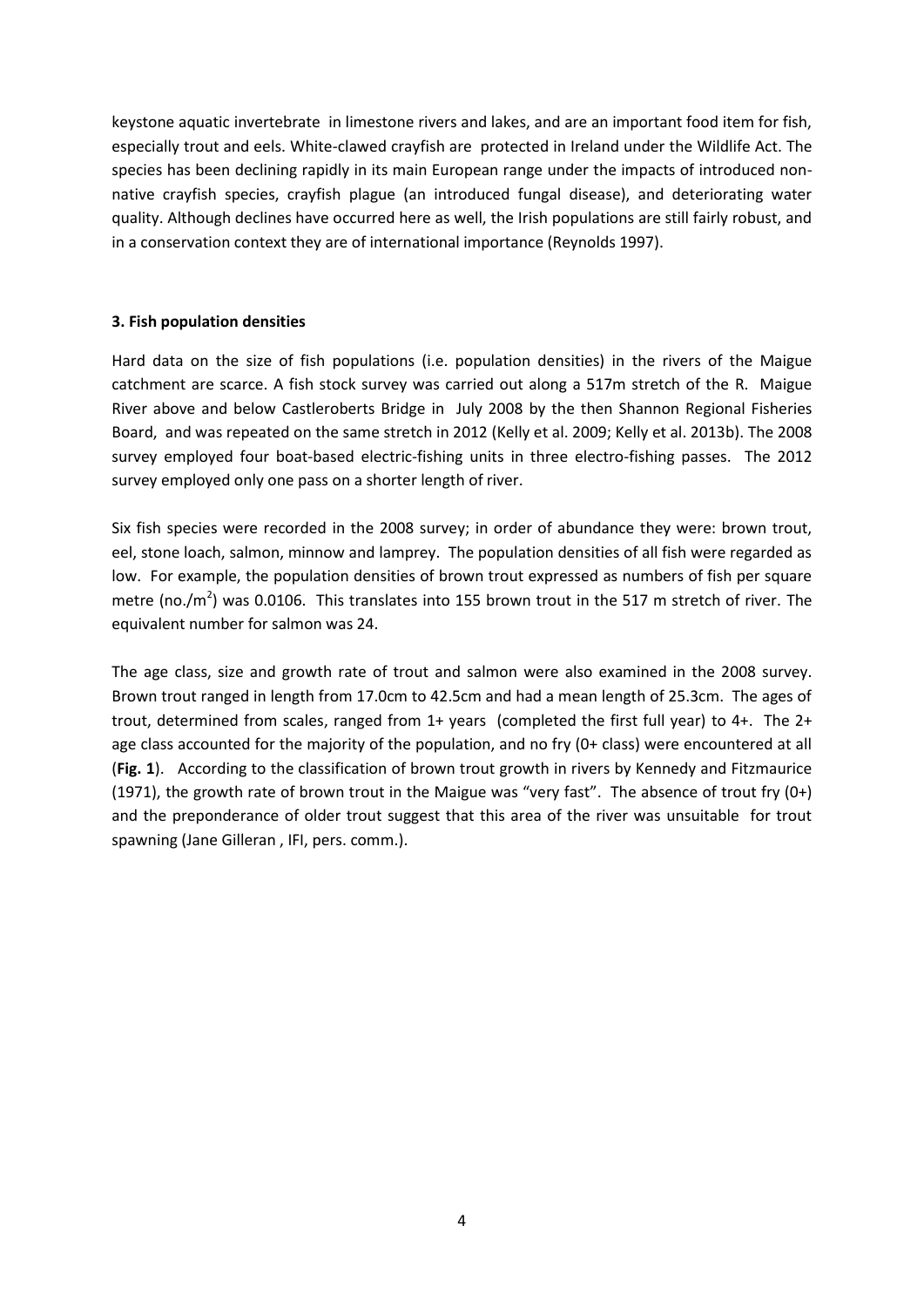

**Fig.1. Length frequency distribution for brown trout in the Maigue River, July 2008 (n = 156). From Kelly et al. 2009.**

How do these survey results for brown trout compare with other rivers of similar ecology? Fortuitously, the R. Deel near Newcastle West was surveyed around the same time as the Maigue (EREP 2013). It had much the same range of fish species except for salmon, and similar water chemistry and substrate, although smaller in volume flow. The growth of Deel brown trout was similar to the Maigue, but strikingly, the brown trout densities were almost 14 times greater  $(0.149/m<sup>2</sup>)$ .

Maigue salmon in the 2008 survey ranged in length from 7.6cm to 75.2cm (Fig. 4.63), with a mean length of 40.6cm. Four age classes, 0+, 1+, 2+ and 3+ were present, with most of the population consisting of 2+ and 3+ fish (**Fig. 2**). The latter were returned spawning fish. Approximately 25% of the surveyed salmon were juveniles. Similar to brown trout, these fish had a very fast growth rate in the Maigue.



**Fig. 2. Length frequency distribution for salmon in the Maigue River, July 2008 (n = 23). From Kelly et al. 2009.**

Using the Fish Classification Scheme 2 (FCS2) tool for assessing the ecological status of rivers based on fish, the Maigue was classed as "Moderate" (Kelly et al. 2013b).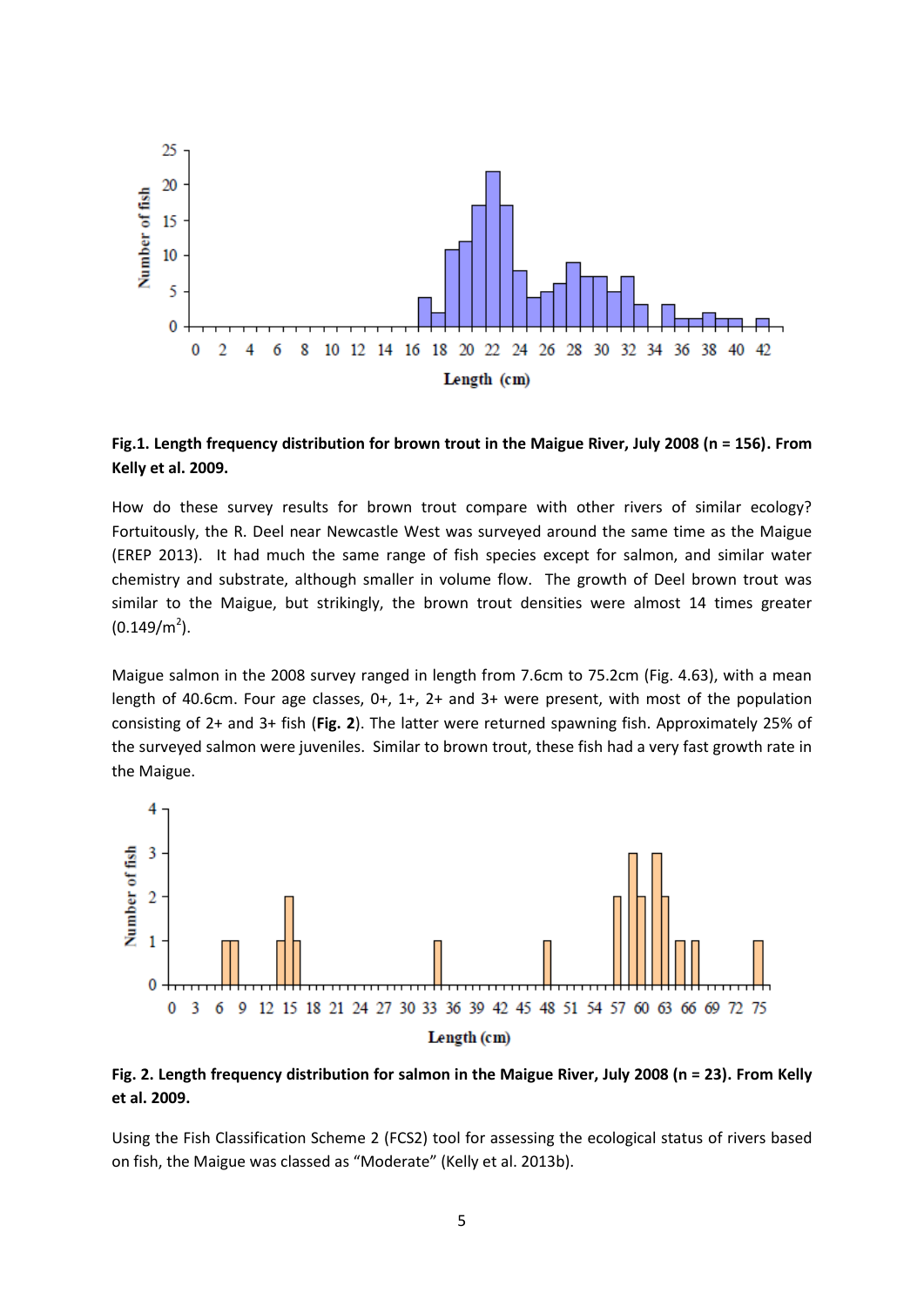### **4. Status of Salmon in the Maigue**

Historically, the Maigue was recognised as a salmon fishery fishery. Up to the middle of the  $17<sup>th</sup>$ century, there were at least seven head weirs in the Maigue estuary below Adare where salmon were taken. There were also two salmon weirs associated with the monastic settlements in Adare up to the dissolution of the monasteries (Went 1960). By the end of the  $19<sup>th</sup>$  century, salmon runs had declined significantly, probably because of over-fishing in the Shannon Estuary:

*"Let me direct your attention to the River Maigue, which flows into the Shannon estuary a few miles below Limerick. This was once a well-known salmon angling river, but according to the testimony of Mr. R., who was born on its banks, it has totally erased from people's minds as a fishing stream owing to over-netting at its mouth and in the estuary, and consequent dearth of salmon.* (A Salmon Fisher's Revolt. A letter addressed by the Earl of Howth to the Irish Fisheries Inspectors 1895.)

The numbers of spawning salmon have declined markedly in the Maigue in recent years. As a Consequently, the Maigue system has been closed to salmon angling since 2006 under the Wild Salmon and Sea Trout Tagging Scheme regulations administered by Inland Fisheries Ireland.

The decline of salmon numbers in the Maigue has been paralleled in many other Irish salmon rivers. The cessation of drift net fishing for salmon in Ireland in 2007 was flowed by a recovery of rodcaught salmon numbers to a peak of 37,478 nationally in 2010 compared to a 2006 figure of 28,662. The bounce from the ending of the drift-net fishery seems to have been short-lived; numbers have been in decline since 2010, dropping to 25,107 nationally in 2015 (IFI 2016b). 2014 and 2015 exhibited the lowest number of salmon in the entire time series since 2006.

# *"The salmon population in Ireland has declined by 75% in recent years and although salmon still occur in 143 Irish rivers, only 43 of these have healthy populations"(Anon. 2008).*

Analysis carried out by the Standing Scientific Committee on Salmon (SSCS) indicates that the number of rivers with "healthy populations" on the basis of attainment of conservation limits is now 48 (SSCS 2016).

Inland Fisheries Ireland operates a programme for determining migratory fish numbers (i.e. salmon, sea trout and lampreys) using fish counters installed on 28 rivers in Ireland. Fish counters provide the most direct assessment of salmon stock status in rivers. A Logie type counter has been operating on the Maigue since January 2015. The counter recorded 1218 salmon on their spawning run in 2015, 58% of which were grilse (**Fig. 3**). The majority of the spring and late summer salmon are likely to be multi sea-winter salmon (2SW or MSW), i.e. salmon that have returned to spawn after 2 or more winters feeding at sea. These fish are larger than the grilse, which are generally one seawinter fish (1SW). The installation of the counter will provide more accurate estimates of returning salmon into the future.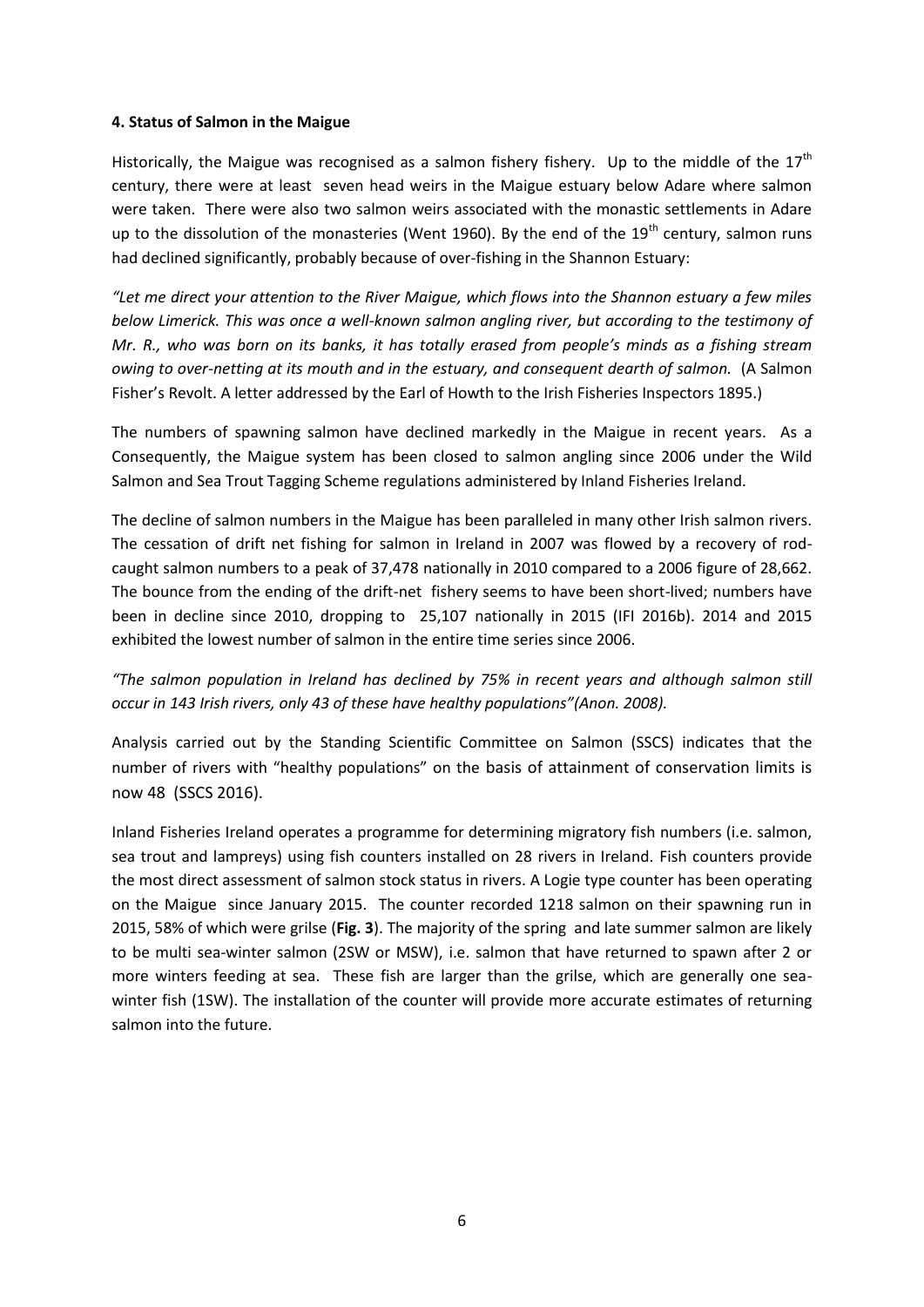### **MAIGUE COUNTER 2015**



**Fig. 3. Maigue counter salmon numbers, 2015 (IFI 2016a).**

Under current regulations, a salmon river is required to meet a Conservation Limit (CL) for the numbers of returning salmon annually before harvesting of salmon can take place. The CL is based on the concept of sustainable harvesting, and can be envisaged as follows. Every river has its own unique population of salmon because individual salmon rarely stray to a non-natal river; i.e. a river other than that in which there born. These spawning salmon produce the next generation of juvenile salmon in the river, and these juvenile salmon grow for one or more years in the river before returning to sea as smolts. The number of juvenile salmon a river can support is limited by the size of the river (space or *fluvial area*) and food. Competition for these two resources limits the number of juveniles a river can support. The number of spawning salmon required to produce this sustainable population of juvenile salmon is the CL.

If the number of returning salmon exceeds the CL, the excess spawners will not be able to contribute additional juveniles and smolts to the population. These additional salmon can therefore be harvested sustainably-that is without a negative impact on the population. In 2015 the Conservation limit (CL) for salmon in the Maigue system was 4632 fish\*, but the number of returning salmon was only 1218 or 26% of the CL (SSCS 2016). The river was therefore closed to salmon fishing in 2016 as it has been since the regulations came into force, because of the consistently low numbers of returning salmon. The IFI allow for a river to be open to salmon fishing on a catch-and-release (CR) basis if there is a high probability that the salmon run will achieve 65% of the CL. It is highly unlikely that the Maigue will be open to salmon fishing on even a CR basis in the foreseeable future. Sadly, this situation is not unique to the Maigue catchment; of 148 salmon fisheries in Ireland only 46 have a harvestable surplus and are open to salmon fishing in 2017, while 29 are catch-and-release.

(\*For a description of the methodology for calculating the salmon Conservation Limit (CL) for Irish rivers, please refer to: [http://www.fisheriesireland.ie/fisheries-management-1/salmon/639-the](http://www.fisheriesireland.ie/fisheries-management-1/salmon/639-the-status-of-irish-salmon-stocks-in-2015-with-precautionary-catch-advice)[status-of-irish-salmon-stocks-in-2015-with-precautionary-catch-advice.](http://www.fisheriesireland.ie/fisheries-management-1/salmon/639-the-status-of-irish-salmon-stocks-in-2015-with-precautionary-catch-advice))

The scarcity of salmon in the Maigue system is significant in a national context. The Maigue catchment was ranked  $10<sup>th</sup>$  in a survey of 173 national salmon river systems in terms of it fluvial area (in m<sup>2</sup>) that is accessible to salmon (McGinnity et al. 2003). A salmon system is one that has a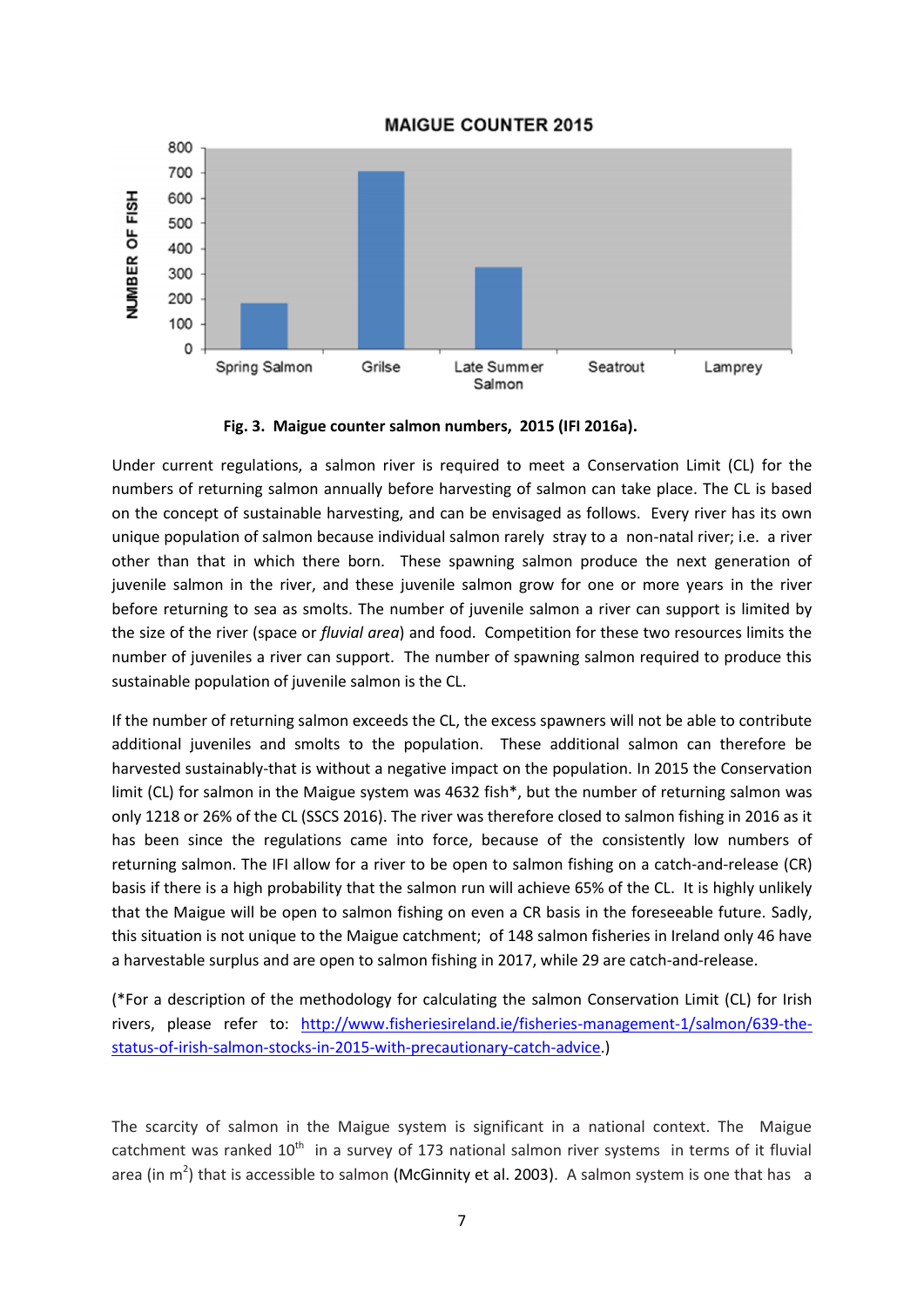self-perpetuating salmon population. The fluvial area of the Maigue catchment was estimated to be 2,437,307  $\text{m}^2$ , all of which was regarded as accessible to salmon. This represents 2.16% of the total national fluvial area that is accessible to salmon. For comparative purposes, this is 10% greater than the fluvial areas of the nearby catchments of either the Feale or Laune, both which have harvestable salmon surpluses above their CLs (although also in decline). Limerick, along with Waterford and Kerry, have the largest quantity of accessible medium-gradient habitat nationally, indicating a higher potential for the production of juvenile salmon compared to other districts, (NASCO-FAR 2008). The status of salmon habitat in Ireland was classified as poor in the "Status of EU Protected Habitats and Species in Ireland Report", (NPWS), 2008. In NASCO's Atlantic Salmon Rivers Database, the Maigue is one of 396 North Atlantic rivers "threatened with loss" of its salmon population [\(http://www.nasco.int/RiversDatabase.aspx\)](http://www.nasco.int/RiversDatabase.aspx).

The causes of low salmon densities in the Maigue catchment are complex and probably include: the impact of arterial drainage in the 1970s; impact of past episodes of poor water quality in the past and up to the present; impact of the mixed-stock fisheries up to 2006; poor survival of adult salmon in the marine phase of their life cycle.

- The detrimental impacts of poor water quality on juvenile salmon are well known. In a study of Irish rivers Kelly *et al*. (2007) found that unless Q values are equal or greater than 3-4, then the river reach cannot support significant juvenile salmon numbers. As water quality improves, so will the numbers of juvenile salmon.
- Drainage schemes in the past tended to make river channels more uniform and shallower. This generally has reduced the potential of drained rivers for salmonid spawning, the ability of these to support populations of juvenile salmonids (O'Grady 2006).
- Marine survival and the numbers of fish returning to their native rivers, tend to fluctuate for reasons that are not understood. Prior to 1996, estimates of marine survival rates generally exceeded 15%; i.e. for every 100 smolts that went to sea from Irish rivers, 15 returned to spawn as adults. Since 1996, there has been a sharp decline in marine survival; currently marine survival rates for Irish salmon are just above 5%. These figures refer to wild salmon. For hatchery salmon, marine survival rates are only half this at best (SSCS 2016).

SALSEA-Merge was 3-year project initiated in 2008 with the aim of investigating aspects of the ecology of salmon in the north-east Atlantic that would shed some light on the marine survival problem. While the project greatly advanced understanding of salmon stock migratory patterns, genetic differentiation of salmon populations, and feeding patterns, the causes of the decline in marine survival of salmon remain uncertain, but are possibly linked to climate warming. The North Atlantic Salmon Conservation Organization (NASCO), the principal sponsor of the SALSEA research programme, concluded that-

*"It seems clear that the marine environment of the North Atlantic is changing in a way that will cause additional pressures on the wild Atlantic salmon, particularly those in the southern part of the range. We conclude that there are no quick-fix solutions ........... the rational management approach is to redouble efforts to address factors impacting on productivity to ensure that the 2,500 salmon rivers that flow into the North Atlantic produce the maximum number of healthy wild salmon smolts. That will entail further sacrifices in harvests, more emphasis on habitat protection, restoration and*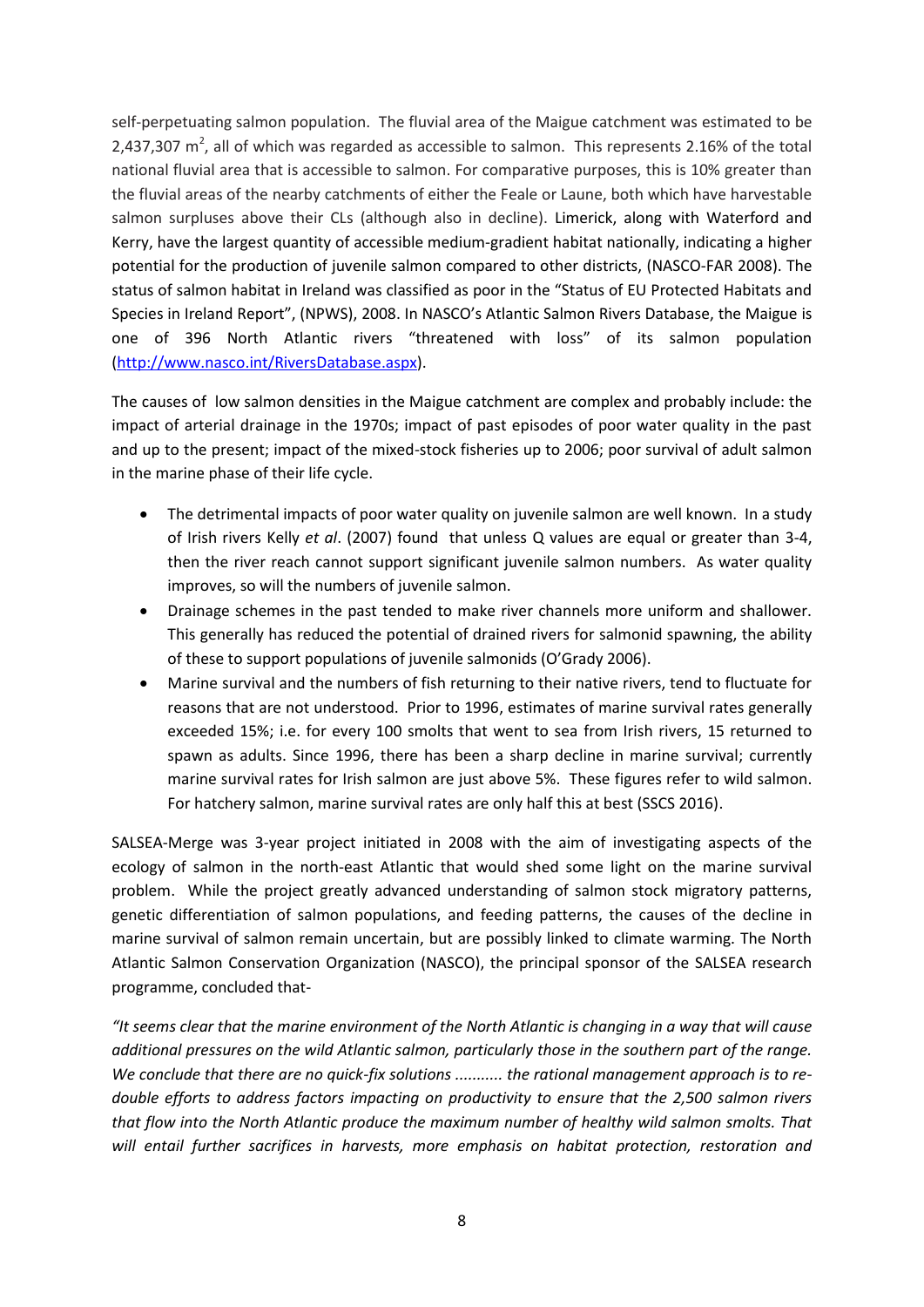*enhancement and further progress in addressing impacts of salmon farming. It will mean more outreach to politicians and the public and to those industries that are impacting salmon habitat.*

*.......in the absence of even stronger conservation action for the salmon, there are warnings from the scientists that the species could become extinct in the southern parts of its range in less than 30 years time."* (Malcom et al. 2012, p17).

### **5. River and fishery enhancement in the Maigue catchment**

*"It is worthy of mention that the Maigue throughout its upper waters can hardly be surpassed as a trout river in regard to the size and quality of its fish"* (Grimble 1913).

*The Maigue was regarded as one of Ireland's premier trout rivers up until the start of an arterial drainage scheme in the 1970s, which subsequently channelised the river, destroying its natural character"* (O'Reilly, 2002).

Given its potential as an angling resource, it is not surprising that efforts have been made in recent years to restore and improve the aquatic environment of the Maigue catchment. The two principal impediments to restoration are water quality and the legacy of arterial drainage. The negative impacts of arterial drainage on river habitat are well known; channelization, reduced heterogeneity and depth of river the river channel, loss of the natural riparian vegetation, loss of pools, and loss of spawning gravel and compaction of river bed due to alteration of the river's flow. All of these changes are evident in rivers of the Maigue catchment. They, in combination with deteriorating water quality, can make life difficult for fish, especially salmonids (O'Grady 2006). It is generally recognised that Maigue drainage in the 1970s and 1980s, while bringing many benefits to the region, also heralded a decline in the river habitat and fishery. It may also have had a significant negative impact on the invertebrate fauna on which trout depend. The mayfly (*Ephemera danica*) hatch on the Maigue and tributaries, once a significant event in the angling calendar for anglers, local and from further afield, is now patchy and erratic.

In 2008 the OPW initiated the Environmental River Enhancement Programme (EREP). This is funded by the OPW and co-ordinated and managed by Inland Fisheries Ireland (IFI). This 5-year programme focused on the enhancement of six drained salmonid rivers/catchments in Ireland of which the Maigue catchment is one. The programme involved two different approaches to enhancement, capital enhancement works and enhanced maintenance works.

Capital enhancement works are carried out in order to ameliorate the negative effects of drainage on a river channel and it biology. They usually involve the importation of materials such as gravel (for spawning beds), boulders, the construction of deflectors, construction of vortex and other types of weirs, excavating pools, riffles and thalwegs, stabilisation of banks, fencing and restoration of riparian vegetation. These measures provide much improved conditions for salmonid spawning and habitat for larger trout (O'Grady 2006). Enhanced maintenance works are smaller-scale works that use on-site materials and require less investment. (EREP 2014)

Both types of works have been carried out in the Maigue catchment, principally on the tributaries, in order to improve spawning conditions for salmon and habitat conditions for trout. Capital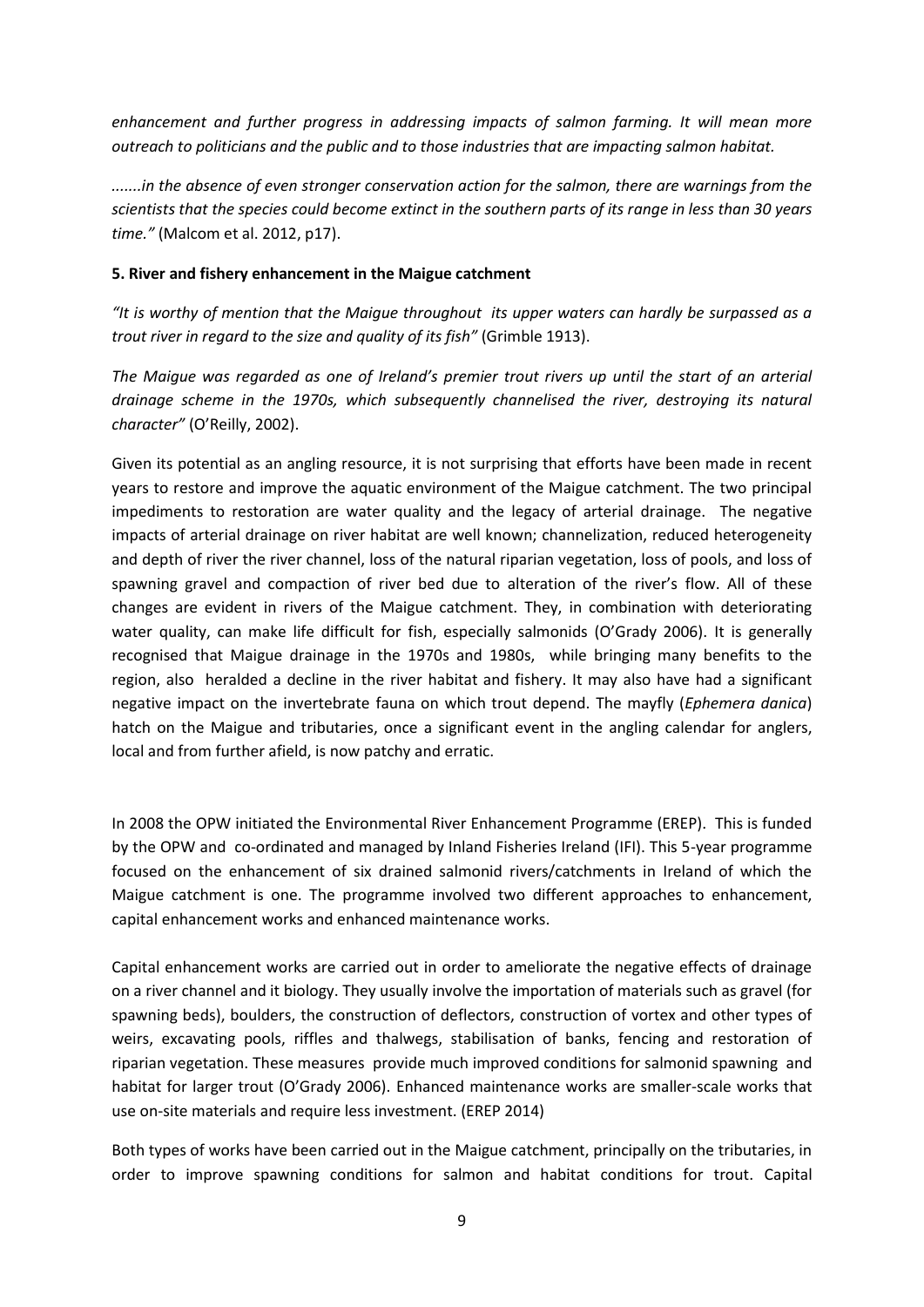enhancement works have been carried out extensively on the Camogue, Morningstar and Loobagh (the latter with funds from the General Municipal Allocation of Limerick County Council and assistance from local angler groups, following a serious pollution incident in 2014 (Catchments.ie 2016. Catchment Case Study: The River Loobagh https://www.catchments.ie/catchment-case-studyriver-loobagh/). Enhanced maintenance works have been carried out on the Clonshire River, the Mahore and the Ballynamona, the latter receiving funding from the Salmon Conservation Fund.

The capital works have been accompanied with stocking of salmon fry in the tributaries and main channel in an effort to stabilize salmon returns in the catchment and to start the process of rebuilding salmon stocks.

THE FPI survey (2013) carried out as part of the EREP programme concluded that-

"*There is extensive potential for river restoration either through capital work or enhanced maintenance in the Maigue catchment.*.... *The Loobagh upstream of Killmallock and the Morning star upstream of Ballynahinch Bridge both have potential for increased salmon production. The main Maigue channel from Bruree downstream to below Croom had the highest densities of salmon fry and parr recorded, as part of the FPI survey, and has significant scope for river enhancement.* (EREP 2013),

However, a major impediment to future enhancement works of this kind in much of the Maigue catchment is inadequate water quality. Based on the research of Kelly et al. (2007), it is recognised that enhancement work is not cost-effective in terms of increasing trout and salmon numbers, if it is carried out in areas where Q values are at 3 or less. **Fig 3** summarises changes in water in the Maigue catchment from 1970s to 2014. In the 1970s, almost one-third of the sites sampled were high status sites (Q4-5, Q5); there are none today. Almost 50% of sites currently have poor water quality (Q3 or less) compared to only 15% in the 1970s.

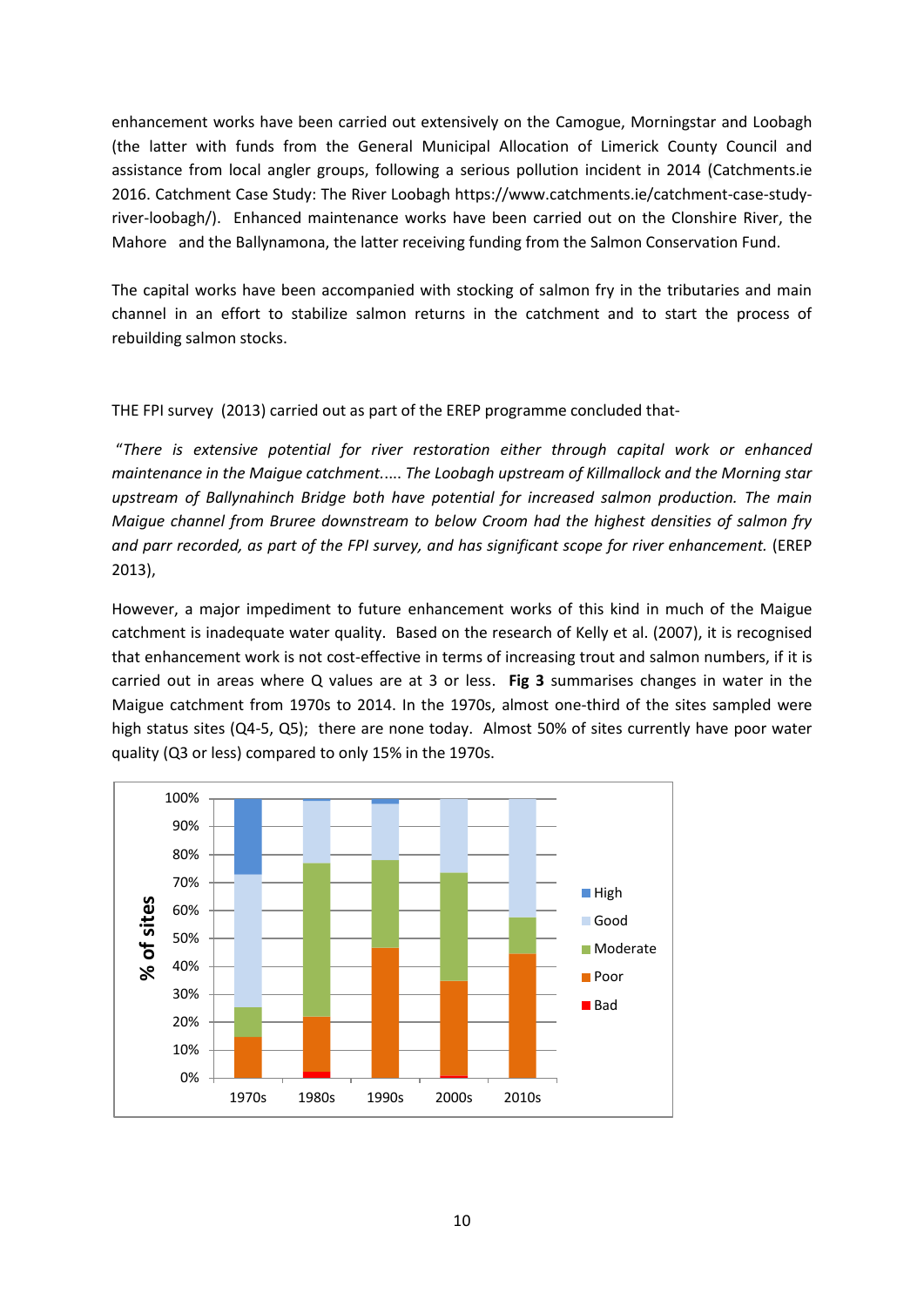## **Fig. 3 Changes in water quality at monitored sites in the Maigue catchment, 1970s to 2014. (Data from:** [http://www.epa.ie/QValue/webusers/HAResults.asp.](http://www.epa.ie/QValue/webusers/HAResults.asp))

Water quality shows a considerable variation within the catchment (**Fig. 4**). The Morningstar, Greanagh, Loobagh, and the Maigue main channel had the best water quality (2010-2014), while the Charleville Stream, Barnakyle, Clonshire and Mahore had poorer water quality.

Fish kills are the most extreme evidence of the threats to water quality. Extensive fish kills occurred on the DrumCamogue in 2015, the Loobagh in 2014, Morningstar 2010 and Ballynamona in 2008. Events like this are very destructive and justifiably grab the headlines. However, gradual deterioration in water quality, caused by diffuse pollution and nutrient pollution, is more insidious and less obvious, but is much more destructive to salmonids. This kind of pollution affects large parts of the Maigue catchment. For more detailed information on the water quality in different parts of the catchment, consult [www.catchments.ie.](http://www.catchments.ie/) and [http://www.epa.ie/QValue/webusers/HAResults.asp.](http://www.epa.ie/QValue/webusers/HAResults.asp)



**Fig 4. Water quality in the main rivers of the Maigue catchment 2010-2014 (In brackets: number of sites sampled in each river). (Data from:** [http://www.epa.ie/QValue/webusers/HAResults.asp.](http://www.epa.ie/QValue/webusers/HAResults.asp)**)**

### **6. Angling in the Maigue Catchment**

A number of angling clubs operate in the Maigue catchment. The waters of the Camogue Angling Club extend from Glenogra Bridge downstream to Cloghanduff Bridge. A fly-fishing-only bye-law is in force on these waters. The Kilfinane & Kilmallock Anglers Association control waters on the Loobagh. Croom Anglers have fishing rights on the main channel. The IFI had until recently fishing rights on a stretch of the Maigue upstream of Castleroberts Bridge. Fishing in the rivers of the catchment is exclusively for brown trout. Fishing pressure in general is low.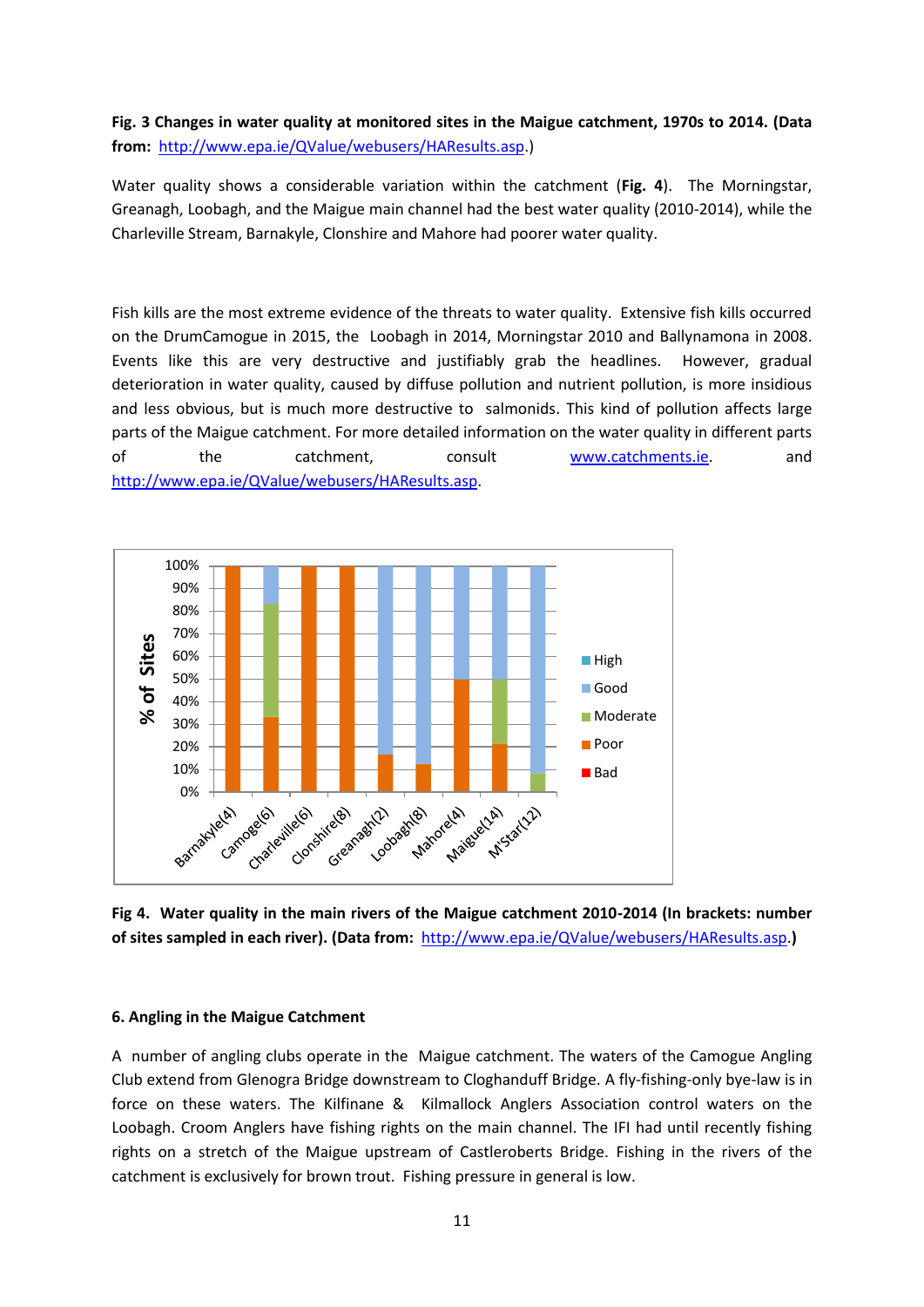Bleach Lough Anglers stock Bleach Lough with rainbow trout (*Salmo gardneri*) and brown trout. Formerly known as Dromore District Anglers, since 1982 this is one of the prime non-commercial trout fisheries in Munster [\(http://www.bleachloughanglers.ie\)](http://www.bleachloughanglers.ie/), with a strong membership profile, and attracting both local and visiting anglers. I.A.S.C. Lough Gur (Irish Angling & Social Club Lough Gur) commenced implementing a development plan for a recreational fishery in Lough Gur in 2015. [\(http://iascloughgur.weebly.com\)](http://iascloughgur.weebly.com/).

Although hard data is impossible to obtain, anecdotal evidence suggests that illegal fishing is common. This is hardly surprising given the size of the catchment and the difficulty of patrolling it effectively. Particularly worrying is the Illegal targeting of salmon, the stock of which is well below its conservation limit in the catchment.

### **7. Conclusions**

- The Maigue catchment is significant nationally in terms of fish biodiversity.
- Across the rivers of the catchment, brown trout is the most common angling fish in the catchment. Trout stocks appear to be low in some parts of the Maigue catchment, possibly because of poor water quality and other factors. A catchment-wide trout population survey would be welcome. This would identify areas of high and low productivity and would help to prioritize measures that would improve the trout fishery. The catchment has the potential to be a very productive brown trout fishery as it was historically. Properly managed, it may be capable of generating significant angling tourism. The desirability of this needs to be discussed by the relevant stakeholders: angling clubs, IFI, landowners and local tourism interests. The MRT can act as a forum for these discussions.
- The presence of the salmon counter at Adare promises more accurate estimates of future salmon returns. Salmon stocks in the Maigue catchment are currently well below their conservation limit (CL), and are likely to remain so while marine survival rates are poor. While this is a major impediment to stock recovery, and unless it improves, may place the future viability of the Maigue salmon stock in doubt, it is imperative to continue and accelerate river enhancement and other water quality improvement measures that will enhance natural salmon spawning in the hope of rebuilding the stock above its conservation limit.
- In this regard, it is worth considering, in discussion with IFI and salmon fishery experts, the potential benefits of a salmon hatchery program on the Maigue. This may be a strategy for minimizing short-term extinction risks for the Maigue salmon, particularly if the population appears to be a approaching an extinction "tipping-point" over the coming years.
- The future viability of trout and salmon stocks in the Maigue catchment depends on rehabilitation of the river habitat. The availability of enhancement planning in the Maigue catchment through EREP in conjunction the OPW and IFI, is to be welcomed.
- River enhancement work in parts of the Maigue catchment are contingent on the attainment of good water quality (at least Q3-4), which is prerequisite for self sustaining salmonid populations. Efforts need to be concentrated on improving water quality across the catchment in line with Water Framework Directive objectives. Community-led initiatives coordinated by the MRT, and in conjunction with statutory agencies, may be the best way to achieve this.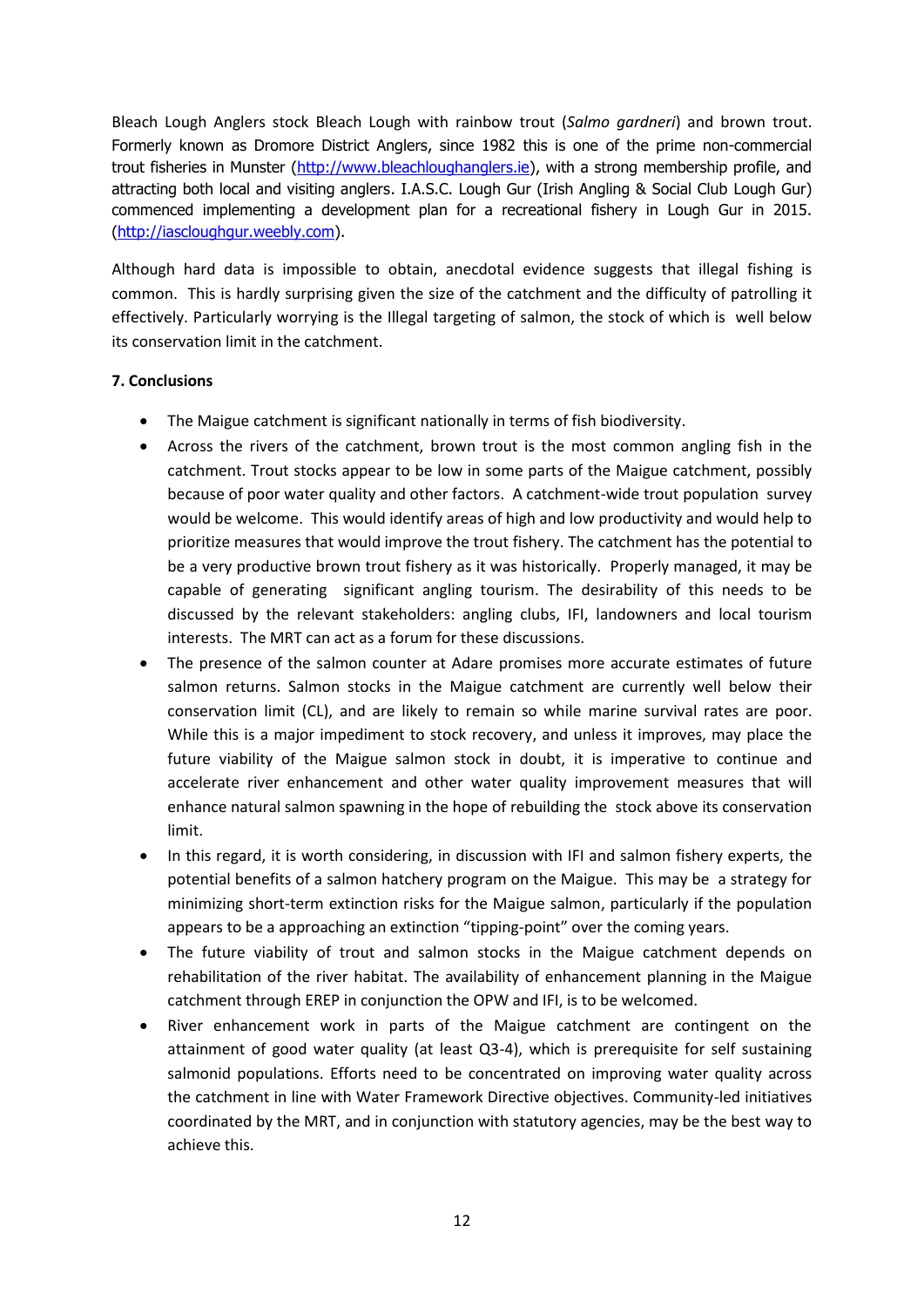- The status of dace populations in the Maigue needs to be confirmed. This invasive fish competes with native trout and salmon for habitat, food and spawning gravel, and could therefore have a negative impact on trout, and especially salmon populations in the Maigue. If the population is small and restricted, the feasibility of eradication should be explored.
- Lough Gur is an important fishery for pike and other coarse fish. An improvement in water quality would also benefit the fishing here. Other smaller lakes in the catchment may also have potential as coarse fisheries.

### **8. References**

Anon. 2008. *The Status of EU Protected Habitats and Species in Ireland. Conservation status in Ireland of habitats and species listed in the European Council Directive on the Conservation of Habitats, Flora and Fauna 92/43/EEC*. National Parks and Wildlife Service. Department of Environment, Heritage and Local Government, The Brunswick Press, Dublin.

Caffrey, J.M., Hayden, B., Walsh. T. 2007. Dace (*Leuciscus leuciscus* L.): an invasive fish species in Ireland. *Irish Freshwater Fisheries, Ecology and Management, No. 5*. Central Fisheries Board, Dublin.

CRFB –Central & Regional Fisheries Boards 2009. *Sampling Fish for the Water Framework Directive 2008-Transitional Waters.* Central Fisheries Board. Dublin.

EREP-Environmental River Enhancement Programme 2013. *Annual Report.* Inland Fisheries Ireland. Dublin.

EREP-Environmental River Enhancement Programme 2014. *Annual Report.* Inland Fisheries Ireland. Dublin.

Fitzmaurice, P. 1984. The effects of freshwater fish introductions into Ireland. In*: Symposium on Stock Enhancement in the Management of Freshwater Fisheries Vol. 2 Introductions and Transplantations*, 449-457.

Grimble, A. 1913, *The Salmon Rivers of Ireland*. Kegan Paul, Trench, Trübner, & Co Ltd. London.

Igoe, F., Quigley, D.T.G.; Marnell, F., Meskell, E. , O'Connor, W. and Byrne C. 2004. The sea lamprey *Petromyzon marinus* (L.), river lamprey *Lampetra fluviatilis* (L.) and brook lamprey *Lampetra planeri*  (Bloch) in Ireland: general biology, ecology, distribution and status with recommendations for conservation. *Biology and Environment: Proceedings of the Royal Irish Academy*, 104b, (3), 43-56.

IFI-Inland Fisheries Ireland 2016a. *Consolidated Fish Counter Summary Report 2015*. [http://www.fisheriesireland.ie/fisheries-management-1/658-consolidated-fishcounter-summary](http://www.fisheriesireland.ie/fisheries-management-1/658-consolidated-fishcounter-summary-report-2015/file)[report-2015/file](http://www.fisheriesireland.ie/fisheries-management-1/658-consolidated-fishcounter-summary-report-2015/file)

IFI-Inland Fisheries Ireland 2016b. *Wild salmon and Sea Trout Statistics Report 2015.* <http://www.fisheriesireland.ie/Salmon-Management/wild-salmon-and-sea-trout-statistics.html>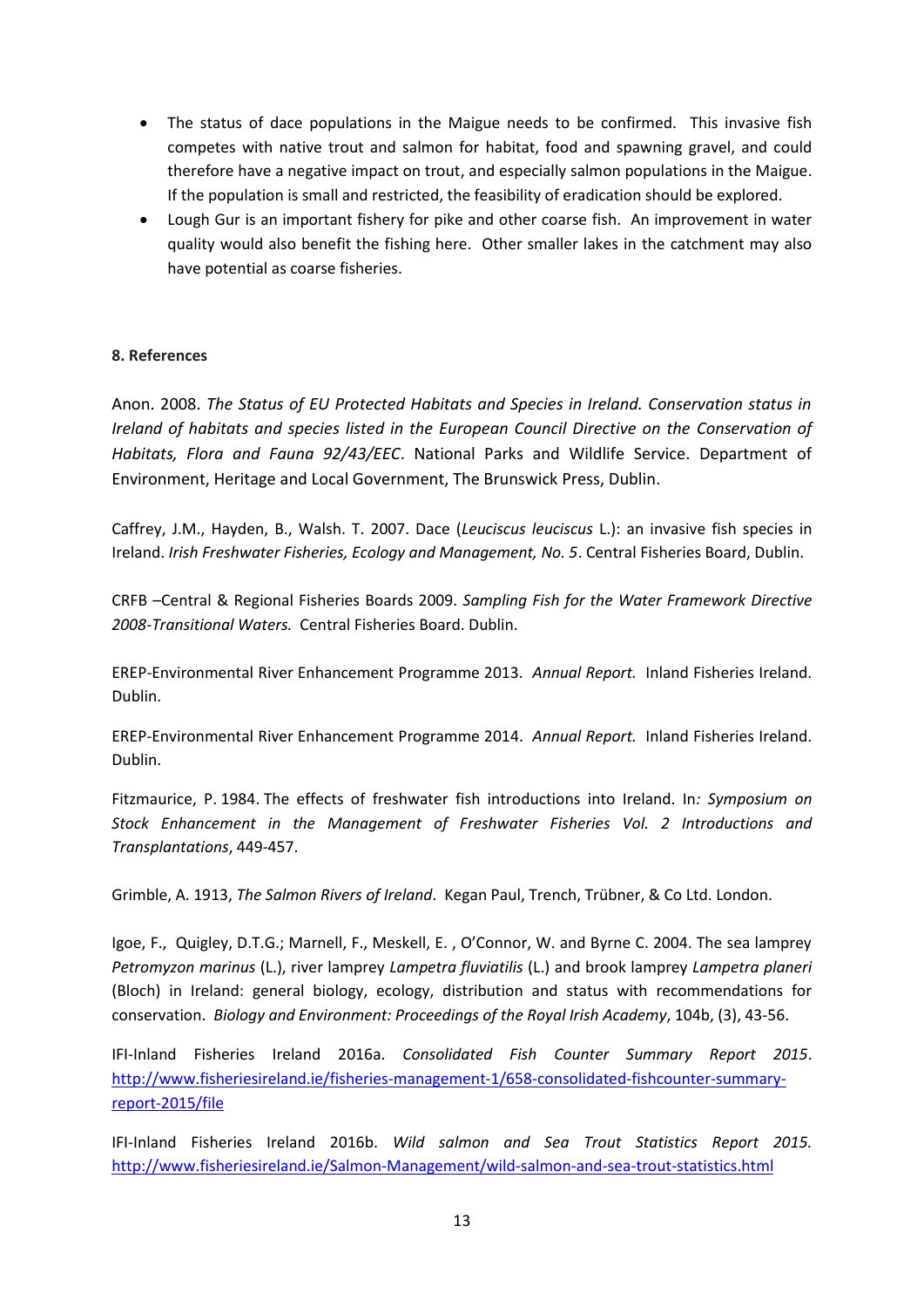Kelly, F., Champ, T., McDonnell, N., Kelly- Quinn, M., Harrison, S., Arbuthnott, A., Giller, P., Joy, M., McCarthy, K., Cullen, P., Harrod, C., Jordon, P., Griffiths, D., Rosell, R. 2007. *Investigation of the relationship between fish stocks, ecological quality ratings (Q-Values), environmental factors and degree of eutrophication.* Environmental RTDI Programme 2000-2006, EPA. Dublin. [\(http://www.epa.ie/wfdstatus/rivers/RW\\_Fish\\_River\\_Methods\\_ERTDI\\_Report\\_73.pdf\)](http://www.epa.ie/wfdstatus/rivers/RW_Fish_River_Methods_ERTDI_Report_73.pdf).

Kelly, F.L., Matson, R., Wightman, G., Connor, L., Feeney, R., Morrissey, E., O'Callaghan, R., Hanna, G., Rocks, K., Harrison, A. 2009. *Sampling Fish for the Water Framework Directive –Rivers 2008*. The Central & regional Fisheries Boards. Dublin.

Kelly, F.L., Harrison, A.J., Allen, M., Connor, L. and Rosell, R. 2012. Development and application of an ecological classification tool for fish in lakes in Ireland. *Ecological Indicators*, 18, 608-619.

Kelly, F.L., Connor, L., Morrissey, E., Wogerbauer, C., Matson, R., Feeney, R., Rocks, K. 2013a. *Water Framework Directive Fish Stock Survey of Lough Gur, September 2012*. Inland Fisheries Ireland. Dublin.

Kelly, F.L., Matson, R., Connor, L., Feeney, R., Morrissey, E., Wogerbauer, C., Rocks, K. 2013b. *Water Framework Directive Fish Stock Survey of Rivers in the Shannon International River Basin District*. Inland Fisheries Ireland. Dublin.

Kelly, F.L., Connor, L., Delanty, K., McLoone, P., Coyne, J., Morrissey, E., Corcoran, W., Cierpial, D., Matson, R., Gordon, P., O' Briain, R., Rocks, K., Walsh, L., O' Reilly, S., O' Callaghan, R., Cooney, R. and Timbs, D. 2016. *Fish Stock Survey of Lough Gur, October 2015*. National Research Survey Programme, Inland Fisheries Ireland. Dublin.

Kennedy, M. and Fitzmaurice, P. 1971. Growth and food of brown trout *Salmo trutta* (L.) in Irish waters. *Proceedings of the Royal Irish Academy,* 71 (B), (18), 269-352.

Malcolm, L., Windsor, P.H., Hansen, L.P., Reddin, D.G. 2012. *Atlantic salmon at sea: findings from recent research and their implications for management.* NASCO document CNL(12)60. Edinburgh, UK.

McGinnity, P., Gargan, P., Roche, W., Mills, P., McGarrigle, M. 2003. Quantification of the freshwater salmon habitat asset in Ireland using data interpreted in a G. I. S. platform. *Irish Freshwater Ecology & Management Series*: *No. 3*. Central Fisheries Board. Dublin.

NASCO-FAR (Focus Area Report) 2008. *Protection, Restoration and Enhancement of Salmon Habitat. Focus Area Report EU-Ireland.* [http://www.nasco.int/pdf/far\\_fisheries/FisheriesFAR\\_Ireland.pdf](http://www.nasco.int/pdf/far_fisheries/FisheriesFAR_Ireland.pdf)

NASCO 2016. *SALSEA –Track: Innovative research to solve the mystery of Atlantic salmon mortality at sea.* [http://www.nasco.int/sas/pdf/archive/other\\_reports/SALSEA\\_TrackBrochure.pdf](http://www.nasco.int/sas/pdf/archive/other_reports/SALSEA_TrackBrochure.pdf)